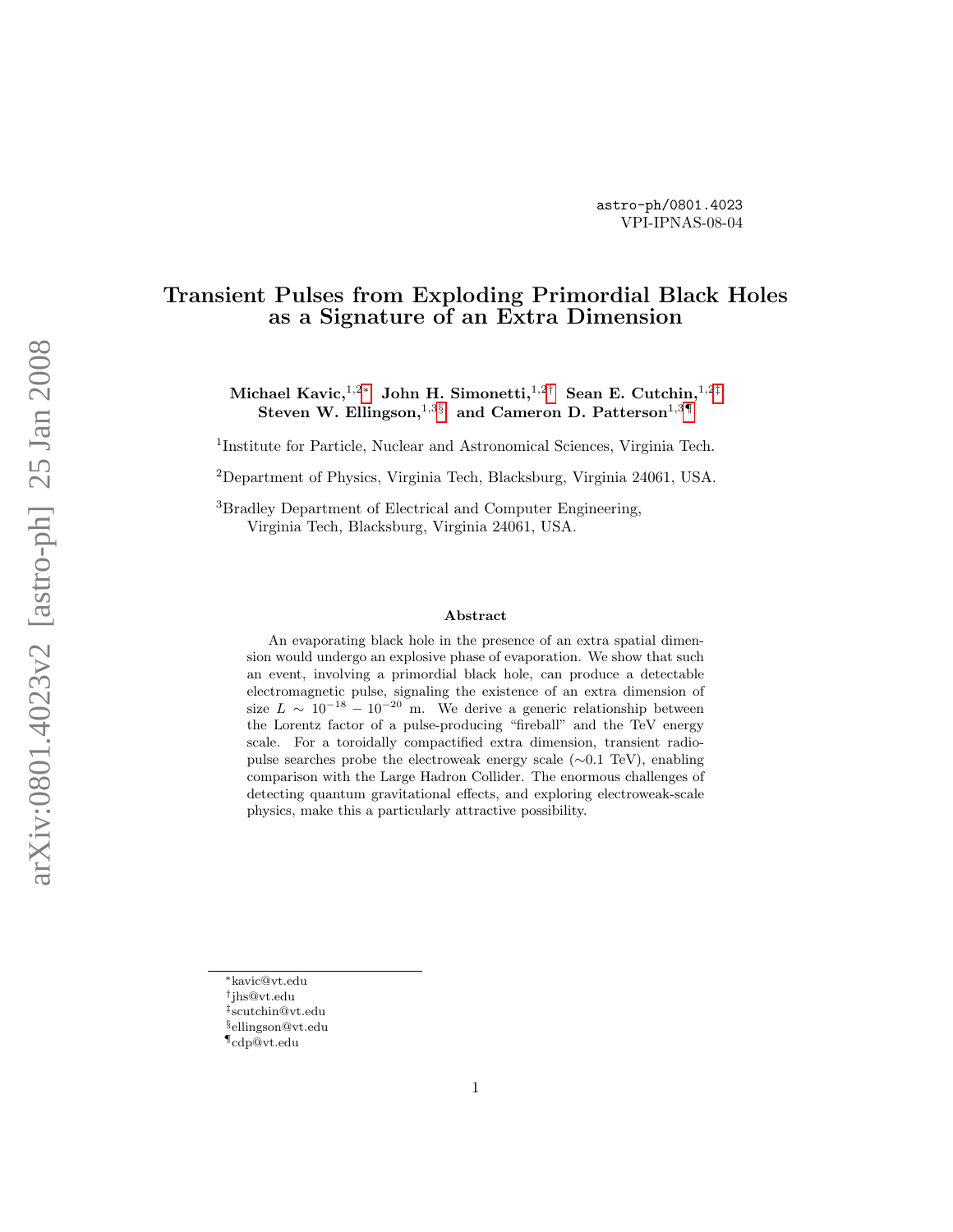## 1 Introduction

A new generation of radio telescopes will search for transient pulses from the universe [\[1,](#page-8-0) [2,](#page-8-1) [3,](#page-8-2) [4,](#page-8-3) [5,](#page-8-4) [6\]](#page-9-0). Such searches, using pre-existing data, have recently found surprising pulses of galactic and extragalactic origin [\[7,](#page-9-1) [8\]](#page-9-2). While the results will be of obvious astrophysical importance, they could also answer basic questions in physics which are difficult to address. In particular, as we will discuss here, searches for transient pulses from exploding primordial black holes (PBHs) can yield evidence of the existence of an extra spatial dimension, and explore electroweak-scale physics. The potential impact could be timely and cut across many areas of investigation. For example, the Large Hadron Collider (LHC) is poised to investigate electroweak-scale physics, and may also yield evidence of the existence of extra spatial dimensions [\[9\]](#page-9-3). Comparison of LHC and transient search results would be very useful. Also, intensive work on the unification of quantum mechanics and gravitation has yielded insightful theoretical advances [\[10\]](#page-9-4), often requiring extra spatial dimensions, yet there is little experimental observation which gives feedback on this proposed phenomenon. Furthermore, mapping of the anisotropies in the microwave background radiation from the big bang have enabled "precision cosmology," yet searches for PBHs, which would explore smaller scale primordial irregularities (the source of PBHs), would be valuable [\[11\]](#page-9-5). Searches for transient pulses from exploding primordial black holes can provide information impacting all of these areas of investigation, which at first glance appear unrelated, but are intimately connected.

The defining relation governing the Hawking evaporation of a black hole [\[12\]](#page-9-6) is

<span id="page-1-1"></span>
$$
T = \frac{\hbar c^3}{8\pi G k} \frac{1}{M},\tag{1}
$$

for mass  $M$  and temperature  $T$ , where the power emitted by the black hole is

$$
P = \frac{\hbar c^6}{15360\pi G^2} \frac{1}{M^2}.
$$
\n(2)

This, along with an increase in the number of particle modes available at high temperature, leads to the possibility of an explosive outburst as the black hole evaporates its remaining mass in an emission of radiation and charged particles[1](#page-1-0) . PBHs of sufficiently low mass would be reaching this late stage now [\[11\]](#page-9-5). Searches for these explostive outbursts have traditionally focused on gamma-ray detection [\[14\]](#page-9-7). However, Rees noted that exploding primordial black holes could provide an observable coherent radio pulse that would be easier to detect [\[15\]](#page-9-8).

Rees and Blandford [\[15,](#page-9-8) [16\]](#page-9-9) describe the production of a coherent electromagnetic pulse by an explosive event in which the entire mass of the black hole is emitted. If significant numbers of electron-positron pairs are produced in the event, the relativistically expanding shell of these particles (a "fireball" of

<span id="page-1-0"></span><sup>&</sup>lt;sup>1</sup>The behavior of the evaporation process, as the Planck mass is reached, is not certain [\[13\]](#page-9-10). However, the description of the final explosive phase, used here, is sufficient for our analysis.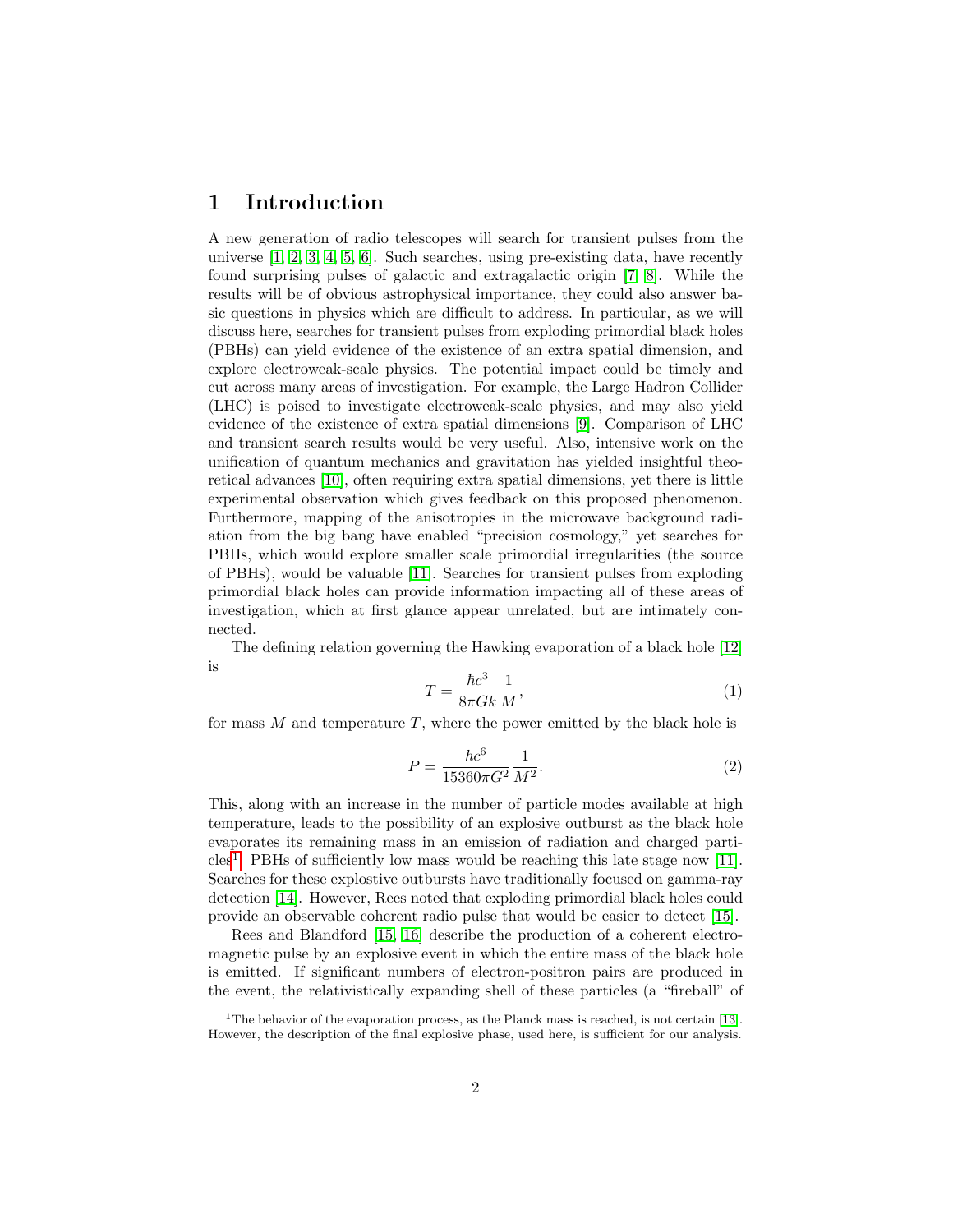Lorentz factor  $\gamma_f$ ) acts as a perfect conductor, reflecting and boosting the virtual photons of the interstellar magnetic field. An electromagnetic pulse results only for  $\gamma_f \sim 10^5$  to  $10^7$ , for typical interstellar magnetic flux densities and free electron densities. The energy of the electron-positron pairs is

<span id="page-2-0"></span>
$$
\frac{\gamma_f}{10^5} \approx \frac{kT}{0.1 \text{ TeV}},\tag{3}
$$

which is on the order of the electroweak scale.

# 2 Exploding primordial black holes and the TeV scale

There is a remarkable, heretofore unrecognized, relationship between the range of Lorentz factors for the emitted particles and the TeV scale. Since  $\gamma_f \propto T$  at the time of the explosive burst, equation (1) yields

<span id="page-2-1"></span>
$$
\frac{\gamma_f}{10^5} \approx \frac{10^{-19} \text{ m}}{R_s},\tag{4}
$$

where  $R_s$  is the Schwarzschild radius. Thus, the allowed range of Lorentz factors implies length scales  $R_s \sim 10^{-19} - 10^{-21}$  m. Taking these as Compton wavelengths we find the associated energy scales to be

$$
(R_s/\hbar c)^{-1} \sim 1 - 100 \text{ TeV}.
$$
 (5)

This relationship suggests that the production of an electromagnetic pulse by PBHs might be used to probe TeV-scale physics. To make use of this interesting, but fairly generic observation, a specific phenomenologically relevant explosive process is required. One such process, which connects quantum gravitational phenomena and the TeV scale, makes use of the possible existence of an extra dimension.

# 3 Explosive primordial black hole evaporation in the presence of an extra dimension

Spatial dimensions in addition to the observed 3+1 dimensional spacetime have a long tradition in gravitational models that goes back to the work of Kaluza and Klein [\[17,](#page-9-11) [18\]](#page-9-12). Extra dimensions are also required in string/M-theory for the consistency of the theory [\[10\]](#page-9-4). It was traditionally assumed, in these approaches, that the extra dimensions are Planck length in size. However, various phenomenologically-motivated models were recently developed with extra dimensions much larger than the Planck length, which could have observable implications for electroweak-scale physics [\[19,](#page-9-13) [20,](#page-9-14) [21,](#page-10-0) [22\]](#page-10-1).

Black holes in four dimensions are uniquely defined by charge, mass, and angular momentum. However, with the addition of an extra spatial dimension,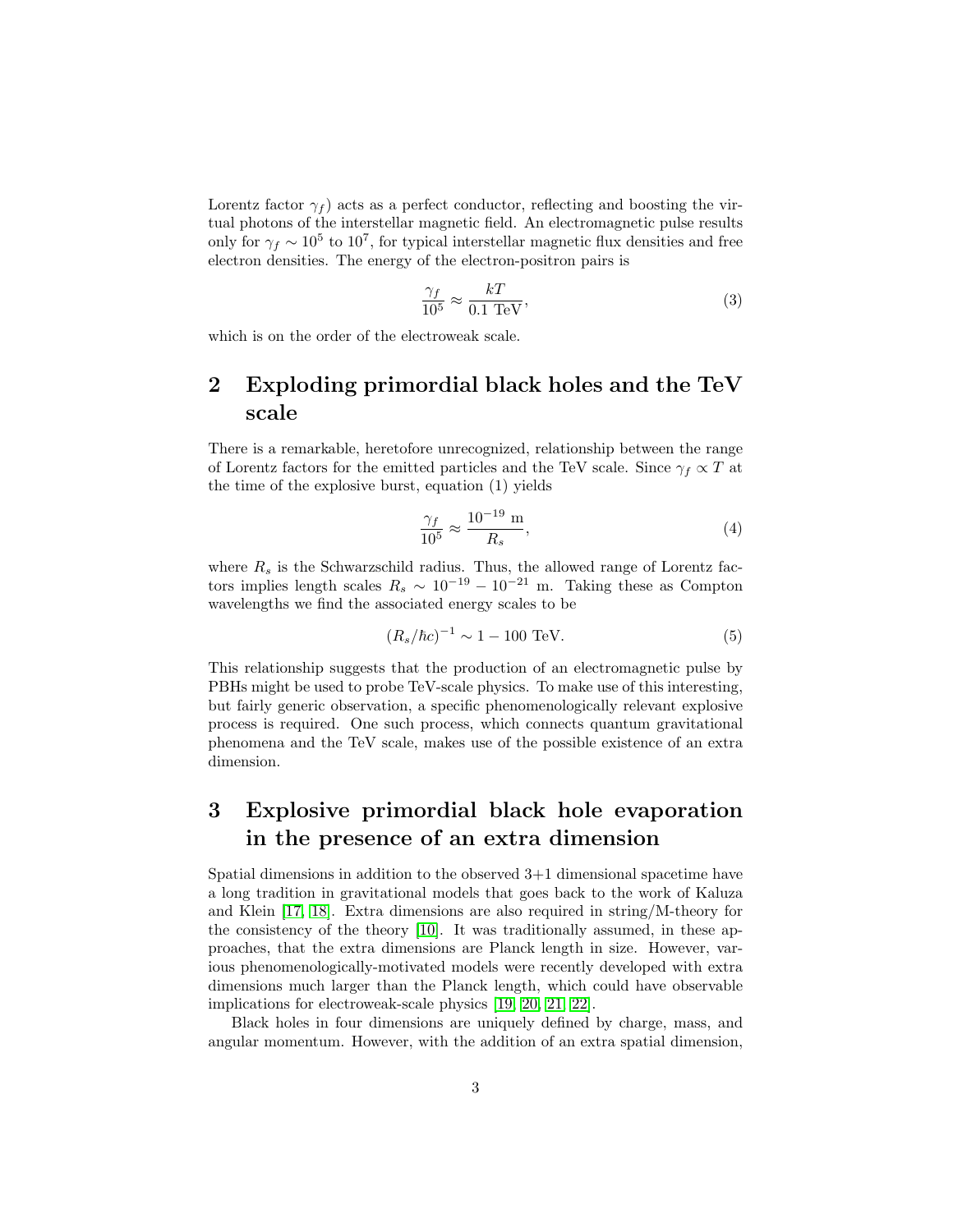black holes could exist in different phases and undergo phase transitions. For one toroidally compactified extra dimension, two possible phases are: a "black string," wrapping the compactified extra dimension, and a 5-dimensional black hole smaller than the extra dimension. A topological phase transition from the black string to the black hole is of first order [\[23\]](#page-10-2), and results in a significant release of energy equivalent to a substantial increase in the luminosity of Hawking radiation [\[24\]](#page-10-3).

Following the analysis of Kol [\[25\]](#page-10-4), to parametrize the phase of the black hole we define a dimensionless order parameter  $\mu = GM/Lc^2$ . For large values of  $\mu$  the black string phase is dominant, while for small values of  $\mu$  the 5-D black hole phase is favored. PBHs evaporating in the current epoch would lose mass through evaporation causing  $\mu$  to decrease until a metrical instability, the Gregory-Laflamme point [\[26,](#page-10-5) [27\]](#page-10-6) ( $\mu \approx 0.07$ ) is reached, at which time the firstorder phase transition occurs  $[25, 23]$  $[25, 23]$ .<sup>[2](#page-3-0)</sup> The Schwarzschild radius is related to L as  $R_s = 2GM/c^2 = 2\mu L$ . Thus, the energy emitted at the topological phase transition is

$$
E = \eta M c^2 = \eta \frac{R_s c^4}{2G} = \eta \mu L \frac{c^4}{G},
$$
\n(6)

equivalent to a Planck power (reduced by  $\eta\mu$ ) emitted during a time scale  $L/c$ . The factor  $\eta$  is an efficiency parameter, estimated by Kol to be a few percent in analogy with black hole collision simulations.

# 4 Transient pulse production due to the presence of an extra dimension

The analysis of Rees and Blandford [\[15,](#page-9-8) [16\]](#page-9-9) can be adapted to the topological phase transition scenario. For a coherent electromagnetic pulse to result, the time scale of the energy release must be  $L/c \ll \lambda$ , where  $\lambda$  is the characteristic wavelength of the pulse. This requirement is well satisfied. Since  $\gamma_f \propto T$  and a fraction  $\eta$  of the object's mass-energy is released, the inverse relationship between temperature and mass for the Hawking process, equation [\(1\)](#page-1-1), implies  $\gamma_f$  is inversely related to the energy of the fireball. Assuming 50% of the ejected energy is in the form of electron-positron pairs, we have

$$
E \approx \eta_{01} \gamma_{f5}^{-1} 10^{23} \text{ J},\tag{7}
$$

as in Rees and Blandford [\[15,](#page-9-8) [16\]](#page-9-9) but now with the efficiency  $\eta$  present, where  $\eta_{01} = \eta/0.01$  and  $\gamma_{f5} = \gamma_f/10^5$ . The bounds on the Lorentz factor for pulse production in the topological phase transition scenario are of the same order as for the scenario considered by Rees and Blandford,  $\gamma_f \sim 10^5$  to  $10^7$ . Setting  $E = \eta M c^2$ , we find

$$
L \approx \mu_{07}^{-1} \gamma_{f5}^{-1} 10^{-18} \text{ m},\tag{8}
$$

<span id="page-3-0"></span><sup>&</sup>lt;sup>2</sup>While the final state that results is not entirely understood, such details will not significantly alter the analysis presented here.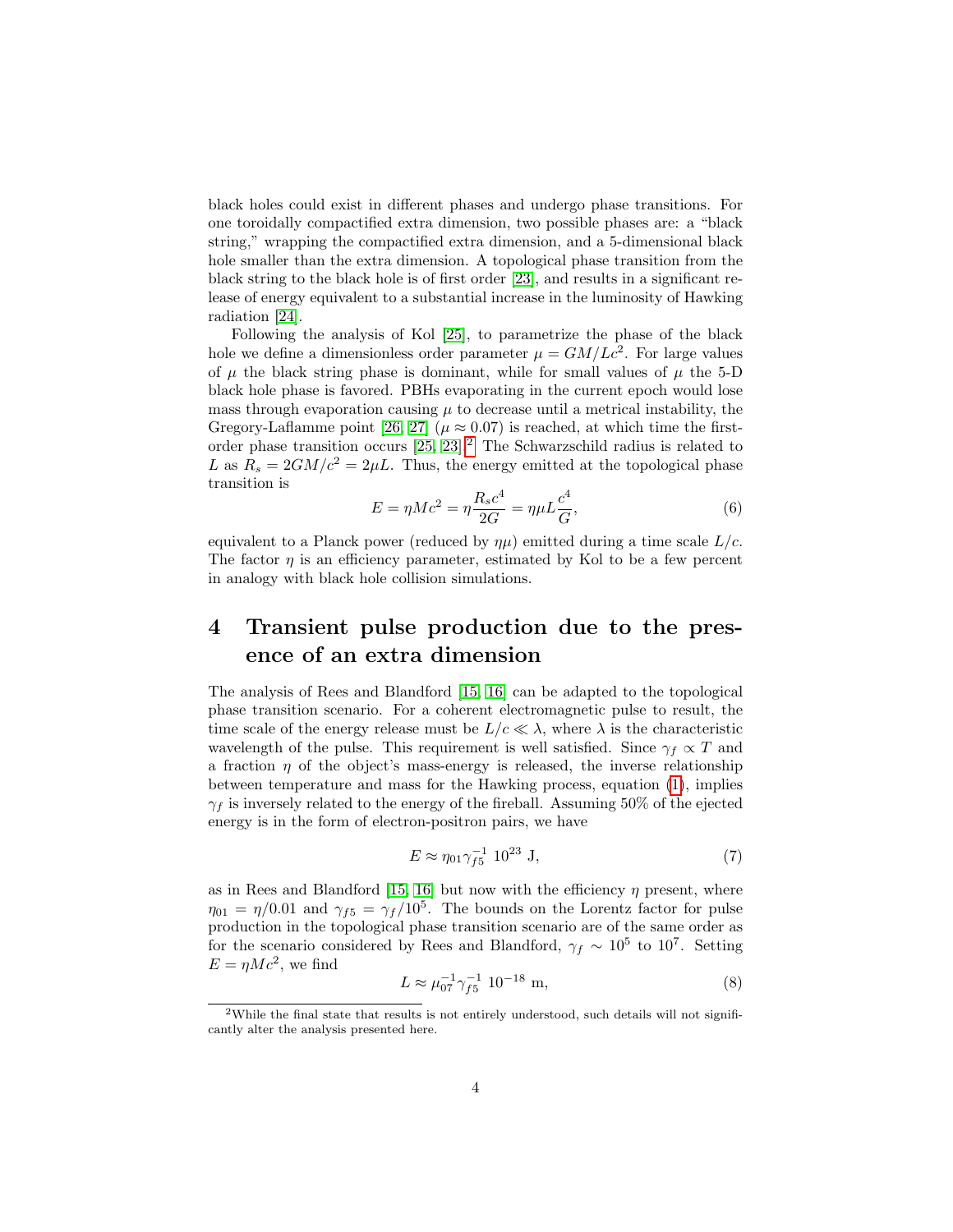where  $\mu_{07} = \mu/0.07$ .

The characteristic frequency of the pulse is

$$
\nu_c = \gamma_{f5}^{8/3} E_{23}^{-1/3} b^{2/3} 5.1 \text{ GHz}
$$
 (9)

where b is the interstellar magnetic flux in units of 0.5 nT. Pulses for low  $\gamma_f$ are best observed in the radio spectrum. The maximum radius attained by the shell is  $\approx R_{\odot} \eta_{01}^{1/3} \gamma_{f5}^{-1} b^{-2/3}$ . The interstellar field is expected to be essentially uniform on this length scale. Thus a pulse should be nearly 100 percent linearly polarized, which will help to distinguish pulses from PBHs from those produced by other objects.

Following Blandford [\[16\]](#page-9-9), the pulse energy spectrum is

<span id="page-4-0"></span>
$$
I_{\nu\Omega} = 1.4 \times 10^{12} \eta_{01}^{4/3} \gamma_{f5}^{-4} b^{-2/3} \left| F\left(\frac{\nu}{\nu_c}\right) \right|^2 \text{ J Hz}^{-1} \text{ sr}^{-1}
$$
 (10)

where the limiting forms of  $|F(x)|^2$  are

<span id="page-4-1"></span>
$$
|F(x)|^2 \approx \begin{cases} 0.615 \ x^{-4/7} & \text{if } x \ll 1\\ x^{-4} & \text{if } x \gg 1. \end{cases}
$$
 (11)

This spectrum is shown in Fig. 1.

Equations [\(10\)](#page-4-0) and [\(11\)](#page-4-1) imply that for a chosen observing frequency  $\nu$ , in GHz, the observed pulse energy sharply peaks at a specific Lorentz factor,

$$
\gamma_{f5} \approx 0.70 \ \nu_{\rm GHz}^{1/3}.\tag{12}
$$

As Fig. 2 shows, given a chosen observing frequency, one can distinguish between the cases of  $\eta = 1$  (all the mass is emitted in a final explosive burst) and  $\eta = 0.01$ (for the topological phase transition). Thus, by varying the observing frequency, one can search for potential phase-transition pulses associated with different  $\gamma_f$ , and thus, different sizes of the extra dimension. The corresponding extra dimension that is tested for using such a search frequency has the size

$$
L \approx \mu_{07}^{-1} \nu_{\text{GHz}}^{-1/3} 1.4 \times 10^{-18} \text{ m.}
$$
 (13)

Frequencies between  $\sim 1$  GHz and  $10^{15}$  Hz ( $\gamma_f \sim 10^5$  to  $10^7$ ) sample possible extra dimensions between  $L \sim 10^{-18} - 10^{-20}$  m. These length scales correspond to energies of  $(L/\hbar c)^{-1} \sim 0.1-10$  TeV. The electroweak scale is ~0.1 TeV. Thus, radio observations at  $\nu \sim 1$  GHz may be most significant.

### 5 Transient pulse searches

To date, searches for transient radio pulses from PBHs have utilized data collected for other purposes, or for limited times, all with negative results, cf. [\[28,](#page-10-7) [29\]](#page-10-8). However, a new generation of instruments designed to operate at low radio frequencies, may be able to conduct extended searches for radio transients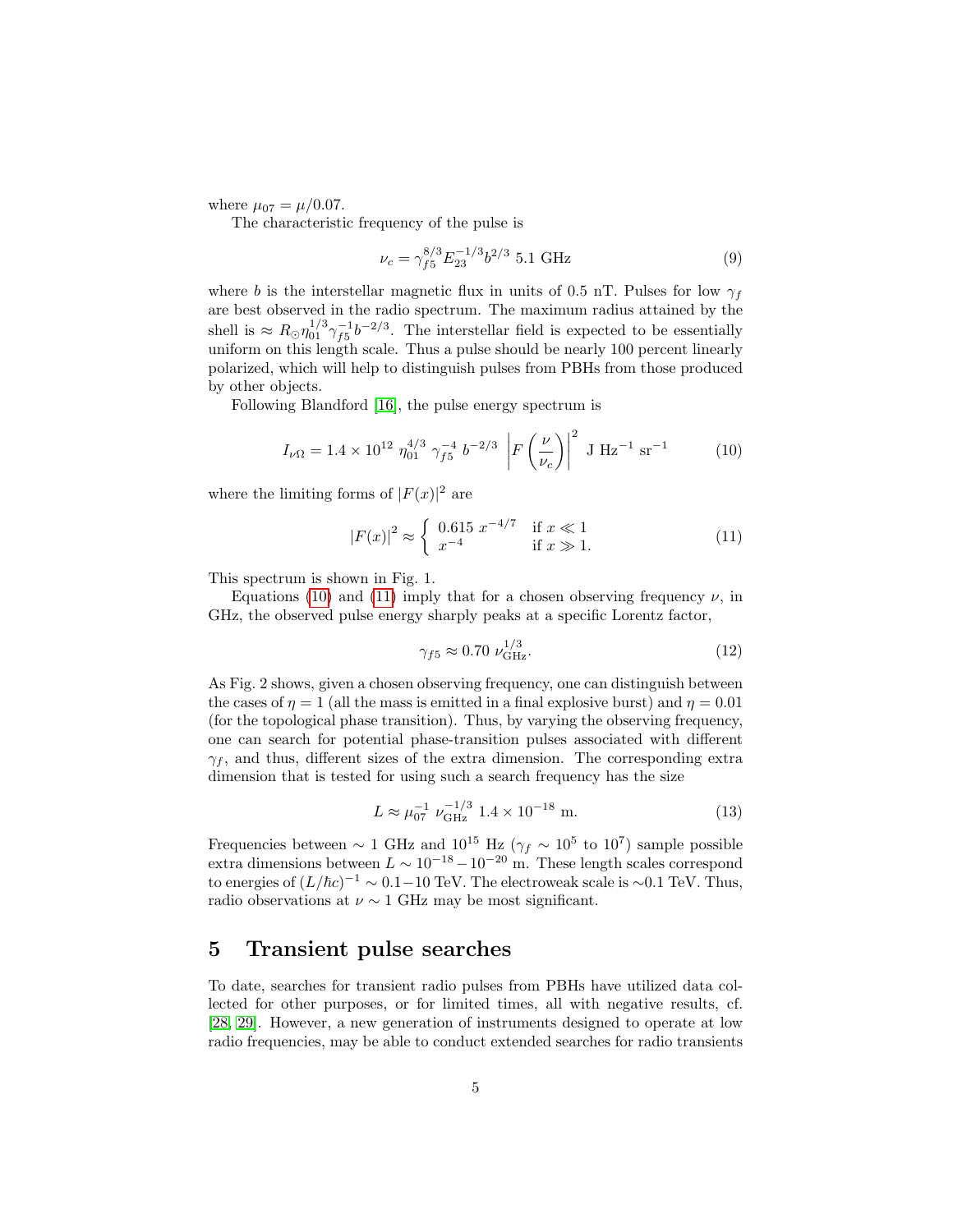

Figure 1: The electromagnetic-pulse energy spectrum for an explosive burst produced by a topological phase transition from a black string to a black hole. The plot shows the energy per unit frequency interval, per unit steradian, plotted versus frequency and the "fireball" Lorentz factor  $\gamma_f$  (equivalent to the Lorentz factor of the electron-positron pairs emitted in the burst). For larger  $\gamma_f$  there is less pulse energy emitted at a specific low frequency, but there is a larger characteristic frequency, beyond which the spectrum decreases quickly. For a topological phase transition the fraction of the object's energy that is emitted (the efficiency of the explosive burst) is taken to be  $\eta = 0.01$ .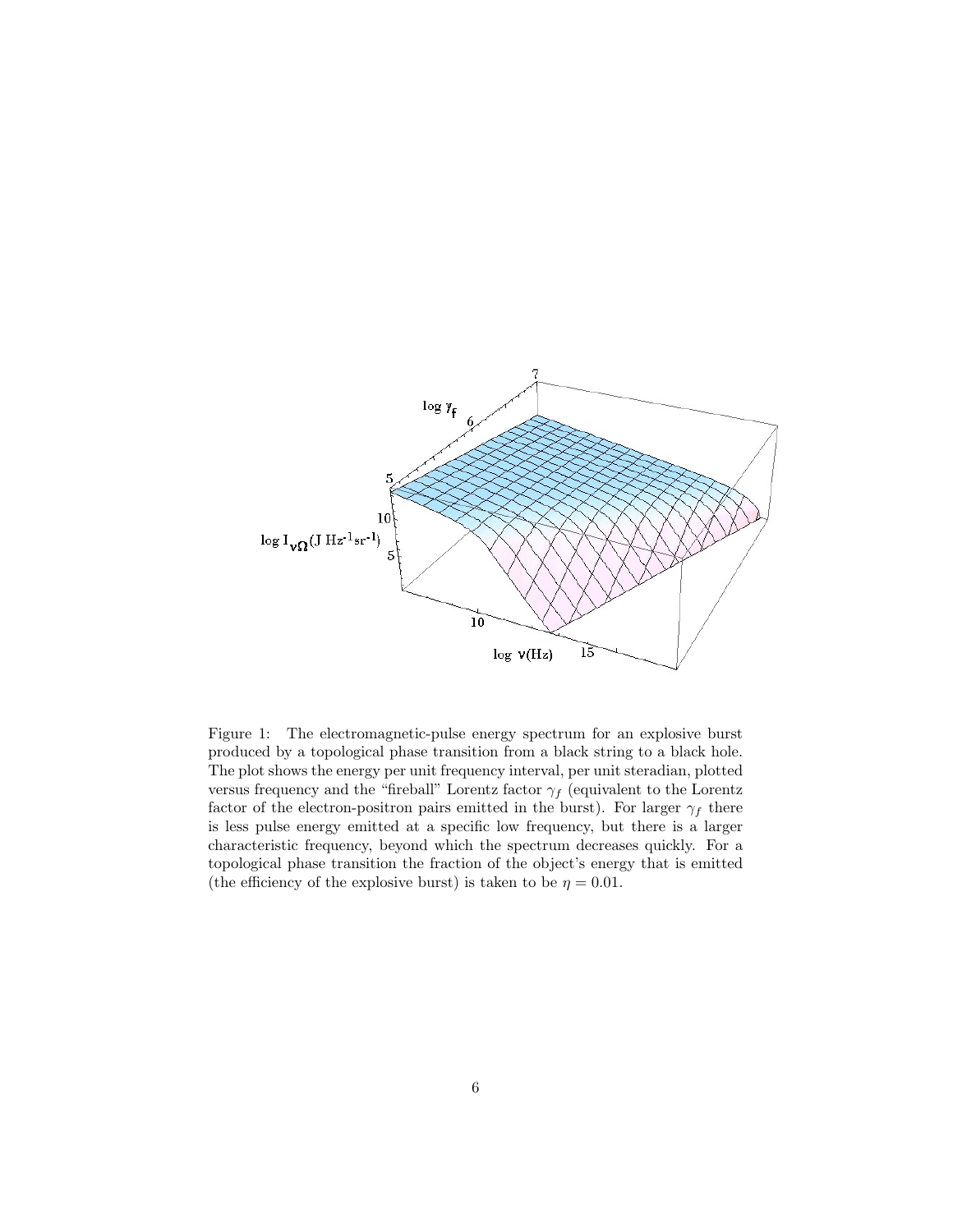

Figure 2: Electromagnetic-pulse energy spectrum for a topological phase transition, and a final explosive burst. The solid curves are slices along representative planes in Fig. 1 for a topological phase transition (efficiency  $\eta = 0.01$ ). The dashed curves are for a final explosive phase (efficiency  $\eta = 1$ ). (A) shows the pulse energy per unit frequency interval, versus frequency, for a fireball Lorentz factor  $\gamma_f = 10^5$ . (B) is for  $\gamma_f = 10^7$ . (C) shows the pulse energy per unit frequency interval versus  $\gamma_f$ , at frequency  $3 \times 10^9$  Hz. (D) is for frequency  $3 \times 10^{15}$  Hz. Note that the curves in (C) and (D) peak sharply at a specific  $\gamma_f$ , dependent on the observing frequency (full-width at half-maximum  $\approx 1/3$ , in  $\log \gamma_f$ ). So, choosing an observing frequency enables searching for events of a particular  $\gamma_f$ . For a topological phase transition, a  $\gamma_f$  is associated with an extra dimension of a particular size (see text). Pulses for the cases  $\eta = 0.01$ and  $\eta = 1$  can be distinguished. In (C), for example, the output energy is dramatically different for the two cases, at the  $\gamma_f$  of peak output. Thus, a distance to the object (e.g., from pulse dispersion measure, for radio observations) would distinguish the two cases. Whereas, an  $\eta = 1$  pulse of energy equal to the peak output for  $\eta = 0.01$  would have a significantly different  $\gamma_f$ , and would be distinguishable through its spectrum sampled at multiple wavelengths.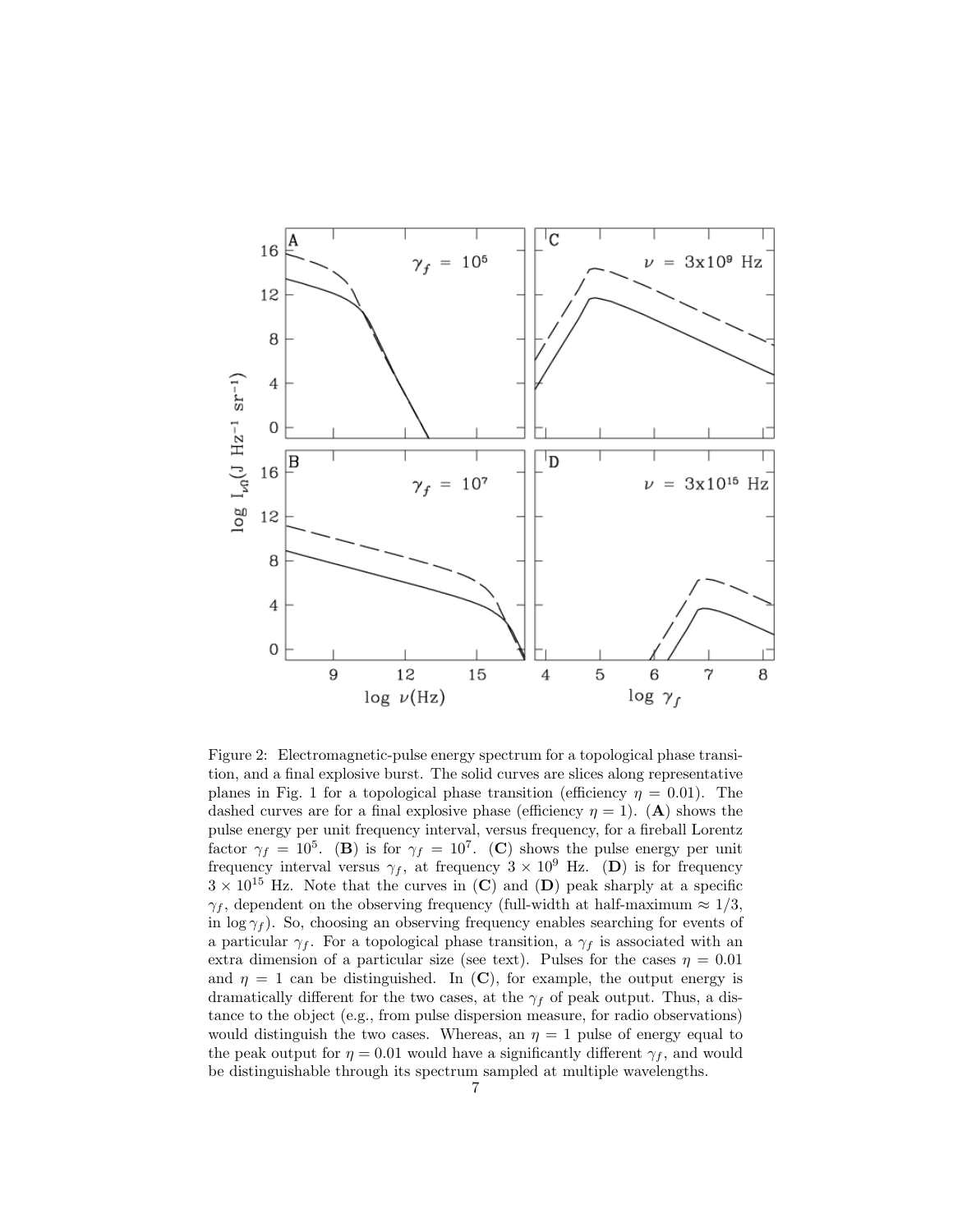over wide fields of view (∼ 1 steradian): the Long Wavelength Array (LWA) [\[2\]](#page-8-1), Murchison Widefield Array (MWA) [\[3\]](#page-8-2), and the Low Frequency Array (LOFAR) [\[4\]](#page-8-3).

A continuous wide-field low-frequency radio transient search already underway uses the Eight-meter-wavelength Transient Array (ETA) [\[5,](#page-8-4) [6\]](#page-9-0) which operates at 38 MHz using 10 dual-polarization dipole antennas. ETA observations are most sensitive to  $\gamma_f \approx 10^4$  to  $10^5$  ( $L \approx 10^{-17}$  m to  $10^{-18}$  m). A second array (ETA2) is under construction at a different site. Comparing the signals received at both sites will help mitigate radio interference — a technique that distinguishes all searches with distributed antenna arrays from single-antenna searches. This procedure enables the theoretical sensitivity to be attained.

# 6 Implications

Although we have considered a process involving an extra dimension, we have kept our analysis general in the sense that we have not specified any particular extra dimension model. We now consider the above proposal in the context of several specific extra dimension scenarios.

In the case of TeV-scale compactification models in which all gauge fields propagate in a single, circular, extra dimension [\[19\]](#page-9-13), the current bound on the compactification scale is  $(L/\pi \hbar c)^{-1} \gtrsim 6.8$  TeV [\[30\]](#page-10-9). The Large Hadron Collider (LHC) will probe these models up to an energy scale of ∼ 16 TeV. If both gauge fields and fermions propagate in the extra dimension [\[20\]](#page-9-14) the current bound is  $(L/\pi\hbar c)^{-1} \gtrsim 300 - 500$  GeV with the LHC probing to ~1.5 TeV [\[30\]](#page-10-9). Detection of a transient pulse would imply, as noted above, an extra dimension with  $L \sim 10^{-18} - 10^{-20}$  m, corresponding to an energy of  $\sim 0.1 - 10$  TeV. Thus constructive comparison of the pulse detection results and LHC results would be possible.

In the case of the Randall-Sundrum I (RSI) scenario [\[22\]](#page-10-1) it has been argued that evaporating black holes will reach a Gregory-Laflamme instability as the radius of the black hole approaches the AdS radius [\[31\]](#page-10-10). In this scenario a nominal value of this radius is 10 TeV<sup>-1</sup> placing it within the appropriate range for transient pulse production.

For large extra dimension models [\[21\]](#page-10-0) the effective fundamental energy scale is much higher than the energy scale of the large extra dimension  $(L/\hbar c)^{-1}$ . For a single large extra dimension of size  $L \sim 10^{-18} - 10^{-20}$  m the effective fundamental energy scale is  $\sim 10^{10}$  TeV — much higher than the electroweak scale. Thus, searches for pulses from topological phase transitions would probe, for these models, energies inaccessible to accelerator-based approaches for the foreseeable future.

While a positive pulse detection would signal the existence of an extra dimension, a null detection would serve to constrain the possible size of an extra dimension in particular models. Such a constraint presupposes, of course, the existence of PBHs in abundant enough numbers to be detectable. These constraints could be strengthened through consideration of other experimental data,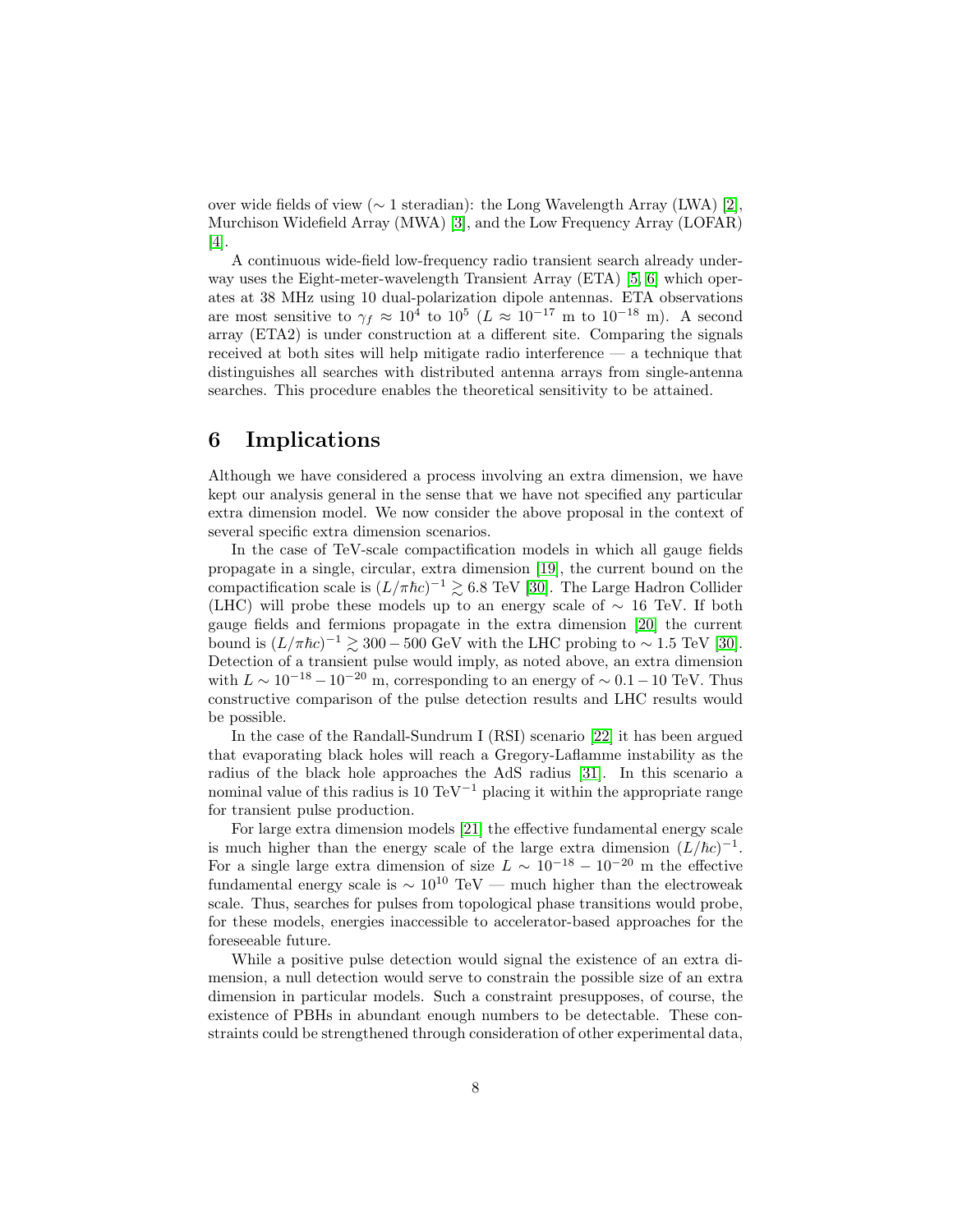e.g., other types of searches for PBHs, or cosmological data which further constrain the spectral index for primordial density irregularities on the appropriate scales (a source of PBHs), or accelerator-based searches in the case of TeV-scale compactification models.

## 7 Future avenues of investigation

An important avenue for future investigation is the effect more than one extra dimension would have on transient pulse production. The exact nature of this type of topological phase transition for more than one compact extra dimension is currently under investigation [\[32\]](#page-10-11). Also, the efficiency parameter  $\eta$ , whose value was estimated above, can be better determined numerically, which would help to make this analysis more precise. We have considered a particular explosive event in the evaporation process of a PBH involving an extra dimension. However, given the generic relationships noted above, eq. [\(3\)](#page-2-0) and [\(4\)](#page-2-1), we believe that a connection between transient pulse production by PBHs and electroweakscale physics is robust beyond the specific analysis present here, and is worthy of further investigation.

## Acknowledgments

We gratefully acknowledge Bing Feng, Jean Heremans, Sabine Hossenfelder, Nemanja Kaloper, Zack Lewis, Djordje Minic, Alexey Pronin, Eric Sharpe, Gregory Stock, and Roger A. Wendell for insightful discussions and comments. This work is supported by NSF grant AST–0504677 and by the Pisgah Astronomical Research Institute.

# References

- <span id="page-8-0"></span>[1] Geoffrey C. Bower. Astronomy: Mining for the ephemeral. Science, 318:759–760, 2007.
- <span id="page-8-1"></span>[2] G. B. Taylor. The Long Wavelength Array. Long Wavelength Astrophysics, 26th meeting of the IAU, Joint Discussion 12, 21 August 2006, Prague, Czech Republic, JD12,  $\#17$ , 12, August 2006.
- <span id="page-8-2"></span>[3] Judd D. Bowman et al. Field deployment of prototype antenna tiles for the Mileura Widefield Array — low frequency demonstrator. Astron. J., 133:1505–1518, 2007.
- <span id="page-8-3"></span>[4] H. R. Butcher. LOFAR: First of a new generation of radio telescopes. Proc. SPIE, 5489:537–544, 2004.
- <span id="page-8-4"></span>[5] S. W. Ellingson, J. H. Simonetti, and C. D. Patterson. Design and evaluation of an active antenna for a 29-47 MHz radio telescope array. IEEE Trans. Antenn. Propag., 55:826–831, 2007.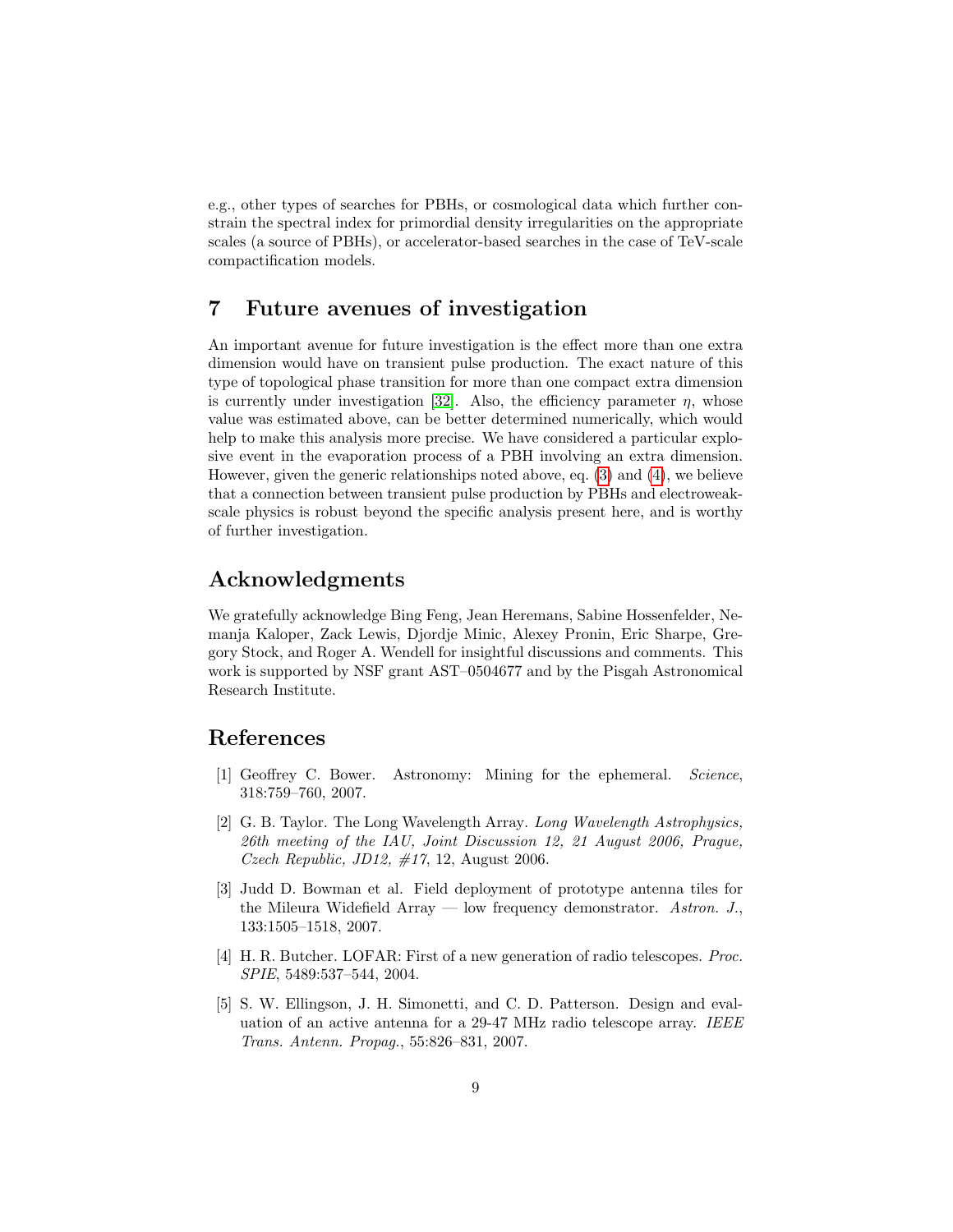- <span id="page-9-0"></span>[6] J. H. Simonetti, S. W. Ellingson, C. D. Patterson, W. Taylor, V. Venugopal, S. Cutchin, and Z. Boor. The Eight-meter-wavelength Transient Array (ETA). Bull. Amer. Astron. Soc., 37:1438–1438, 2006.
- <span id="page-9-1"></span>[7] M. A. McLaughlin, A. G. Lyne, D. R. Lorimer, M. Kramer, R. N. Faulkner, A. J. Manchester, J. M. Cordes, F. Camilo, A. Possenti, I. H. Stairs, G. Hobbs, N. D'Amico, M. Burgay, and J. T. O'Brien. Transient radio bursts from rotating neutron stars. Nature, 439:817–820, 2006.
- <span id="page-9-2"></span>[8] D. R. Lorimer, M. Bailes, M. A. McLaughlin, D. J. Narkevic, and F. Crawford. A bright millisecond radio burst of extragalactic origin. Science, 318:777–780, 2007.
- <span id="page-9-3"></span>[9] John Ellis. Beyond the standard model with the LHC. Nature, 448:297–301, 2007.
- <span id="page-9-4"></span>[10] Michael B. Green, J. H. Schwarz, and Edward Witten. Superstring theory. vol. 1: Introduction. Cambridge, Uk: Univ. Pr. ( 1987) 469 P. ( Cambridge Monographs On Mathematical Physics).
- <span id="page-9-5"></span>[11] Bernard J. Carr. Primordial black holes as a probe of cosmology and high energy physics. Lect. Notes Phys., 631:301–321, 2003.
- <span id="page-9-6"></span>[12] S. W. Hawking. Particle creation by black holes. Commun. Math. Phys., 43:199–220, 1975.
- <span id="page-9-10"></span>[13] Sabine Hossenfelder. What black holes can teach us. http://arxiv.org/abs/hep-ph/0412265, 2004.
- <span id="page-9-7"></span>[14] F. Halzen, E. Zas, J. H. MacGibbon, and T. C. Weekes. Gamma rays and energetic particles from primordial black holes. Nature, 353:807–815, October 1991.
- <span id="page-9-8"></span>[15] M. J. Rees. A better way of searching for black-hole explosions? Nature, 266:333–334, 1977.
- <span id="page-9-9"></span>[16] R. D. Blandford. Spectrum of a radio pulse from an exploding black hole. Mon. Not. R. Astron. Soc., 181:489–498, 1977.
- <span id="page-9-11"></span>[17] Theodor Kaluza. On the problem of unity in physics. Sitzungsber. Preuss. Akad. Wiss. Berlin (Math. Phys. ), 1921:966–972, 1921.
- <span id="page-9-12"></span>[18] O. Klein. Quantum theory and five-dimensional theory of relativity. Z. Phys., 37:895–906, 1926.
- <span id="page-9-13"></span>[19] A. Pomarol and M. Quiros. The standard model from extra dimensions. Phys. Lett., B438:255–260, 1998.
- <span id="page-9-14"></span>[20] Thomas Appelquist, Hsin-Chia Cheng, and Bogdan A. Dobrescu. Bounds on universal extra dimensions. Phys. Rev., D64:035002, 2001.